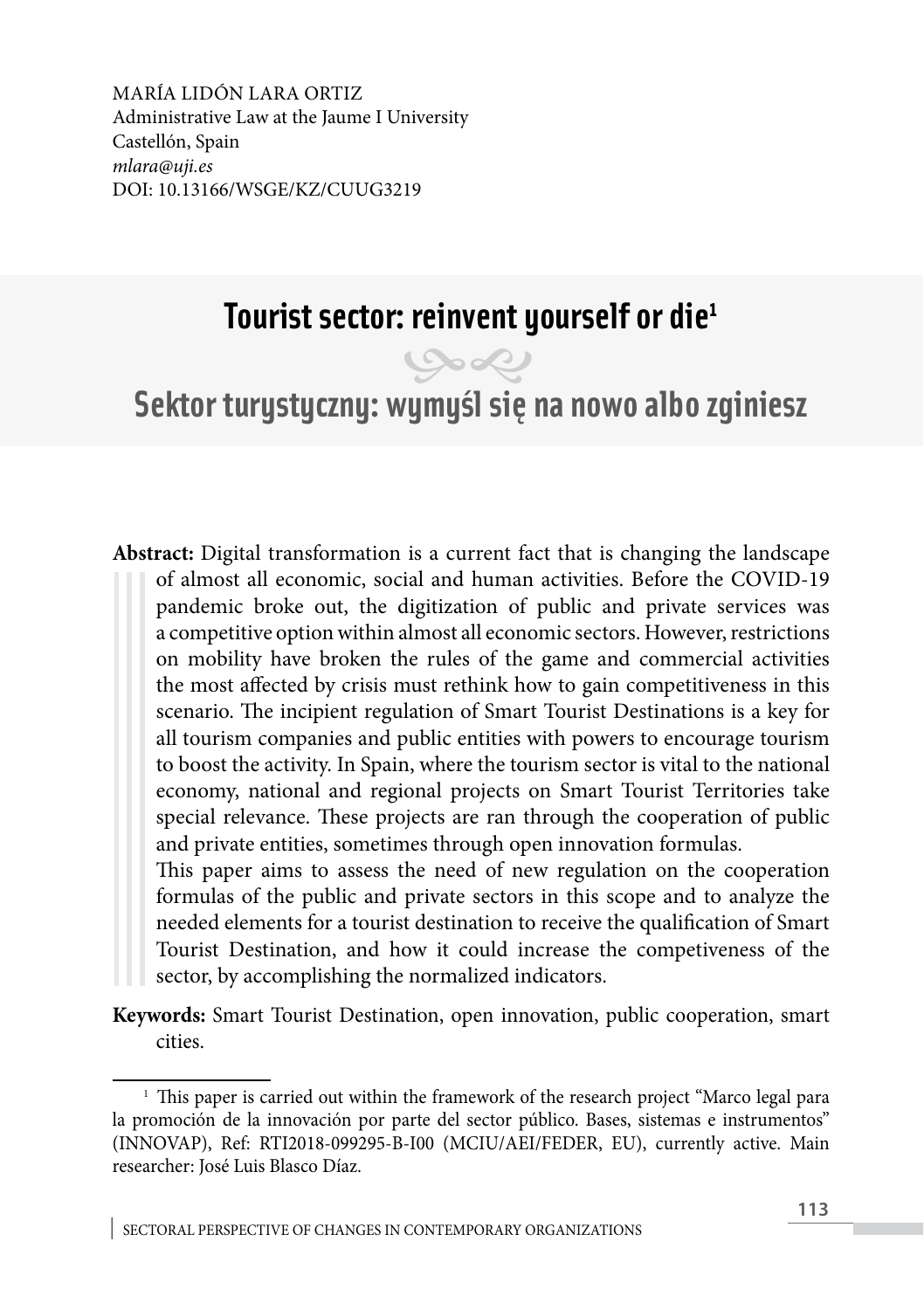**Streszczenie:** Transformacja cyfrowa to aktualny fakt, który zmienia krajobraz niemal wszystkich działań gospodarczych, społecznych i ludzkich. Do czasu wybuchu pandemii COVID-19, cyfryzacja usług publicznych i prywatnych była konkurencyjną opcją w prawie wszystkich sektorach gospodarki. Jednak ograniczenia mobilności naruszyły reguły gry i w przypadku najbardziej dotkniętych kryzysem działań komercyjnych należy przemyśleć, jak zyskać konkurencyjność w tym scenariuszu. Początkowa regulacja inteligentnych destynacji turystycznych jest kluczem dla wszystkich firm turystycznych i podmiotów publicznych, które mogą zachęcać turystykę do zwiększenia aktywności. W Hiszpanii, gdzie sektor turystyczny ma kluczowe znaczenie dla gospodarki narodowej, krajowe i regionalne projekty dotyczące inteligentnych terytoriów turystycznych nabierają szczególnego znaczenia. Projekty te są realizowane przy współpracy podmiotów publicznych i prywatnych, czasem w formule otwartych innowacji.

Niniejsze opracowanie ma na celu ocenę potrzeby nowych regulacji dotyczących formuł współpracy sektora publicznego i prywatnego w tym zakresie oraz analizę potrzebnych elementów, aby destynacja turystyczna uzyskała kwalifikację Inteligentnej Destynacji Turystycznej, oraz w jaki sposób mogłaby ona zwiększyć konkurencyjność sektora poprzez osiągnięcie znormalizowanych wskaźników.

**Słowa kluczowe:** Inteligentne Destynacje Turystyczne, otwarte innowacje, współpraca publiczna, inteligentne miasta.

#### **Intruduction**

It is undoubtable that digital transformation is a current fact that is changing the landscape of almost all economic, social and human activities. Before the COVID-19 pandemic broke out, the digitization of all types of public and private services was an option aligned with the modernization of each sector and with sustainability, and it was a competitive option for almost all economic sectors. However, restrictions on mobility due to the pandemic have broken the rules of the game, and the most affected commercial activities, including Tourism, must reinvent themselves or die. Under this premise, it is a must to assess the incipient regulation of Smart Tourist Destinations as a key for all tourism companies and public entities with powers to encourage this sector.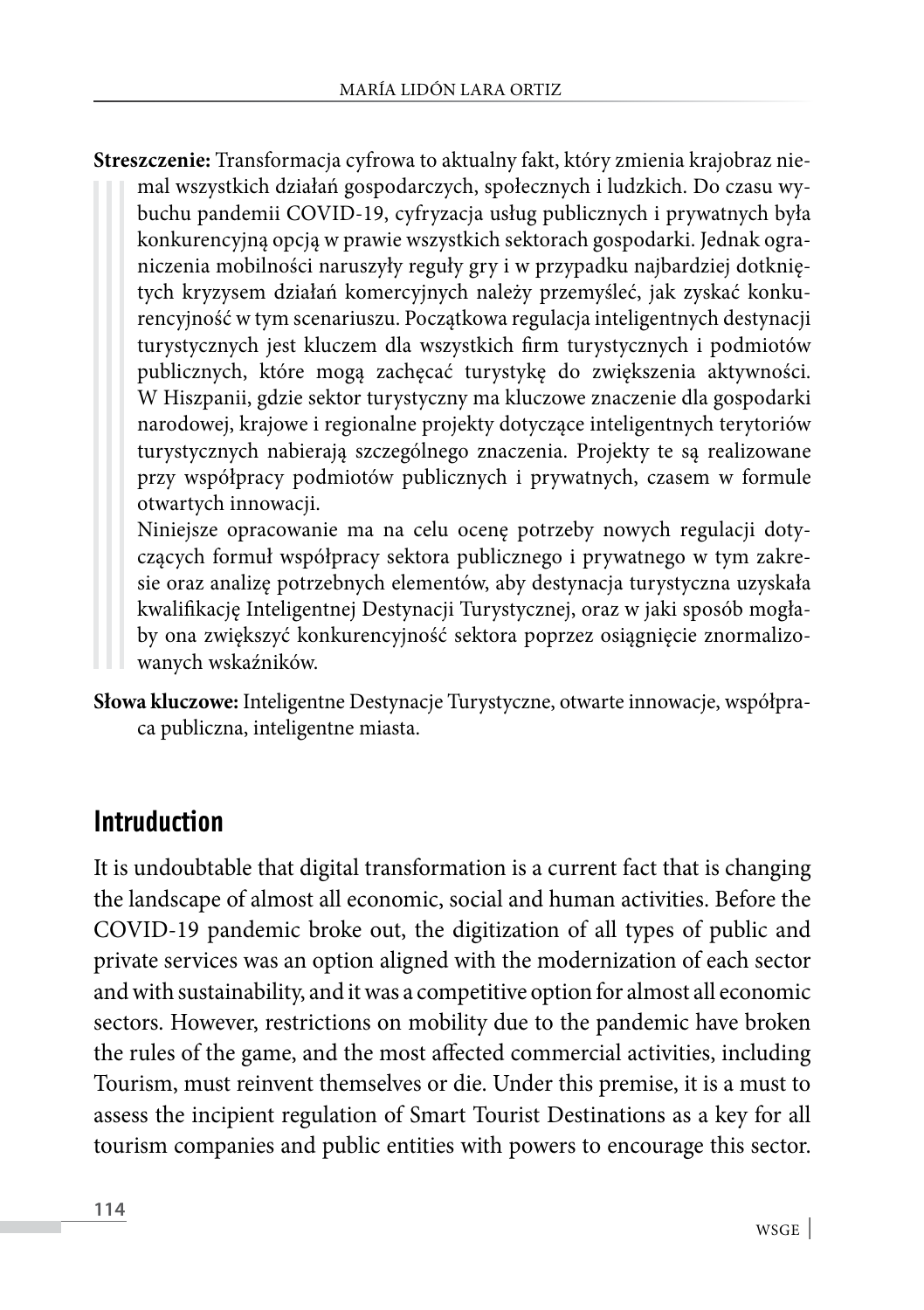In Spain, where the tourism is vital to the national economy, national and regional projects on Smart Tourist Territories take special relevance. These projects are ran through the cooperation of public and particular entities, sometimes through open innovation formulas. In this sense, in recent years there have been made huge effort to standardize the Smart Tourist Territories quality indicators in Spain. And it is the reason for which this country is a pioneer at an international level on the matter. These indicators are elements for that a tourist destination could receive the qualification of Smart Tourist Destination, and how it could increase the competiveness of the sector, by accomplishing the normalized indicators. Nowadays this issue is very important because they could contribute to make more dynamic the tourist sector by introducing improvements through innovation, sustainability, and safety in relation with the pandemic. Standardization through standard setting is a technique that aims to increase industrial safety and quality, eliminating technical barriers through standardization and harmonization of regulations and control instruments. Article 8.5 of the 21/1992 Spanish Act on Industry determines the legal concept of "normalization", considering that it is the "activity by which criteria are unified regarding certain matters and the use of a common language in a field of activity is made possible". Actually, from the material point of view, standardization aims to create a reference document in relation to different productive sectors that improve their performance<sup>2</sup>, so that the quality of the products and services can be increased, as stated on articles 19 and 20 of the Industry Spanish Act. Standardization is achieved in Spain through an evaluation by independent certification entities, as it is provided on the Royal Decree 2200/1995, of December 28, which approves the Regulation of Infrastructure for Quality and Industrial Safety. The advantages offered by standardization are the enhancement of the competitiveness of some productive sectors, as well as the improvement of the quality of products and services for the benefit of consumers and users. Consequently, standardization in the field of tourism increases the quality of the service offered by operators in the sector, and also affects their recognition. Considering the importance

<sup>2</sup> CESEDEN. *Una ojeada sobre la normalización*. "Boletín de Información"*,* Nº. 30, 1968, p. 2.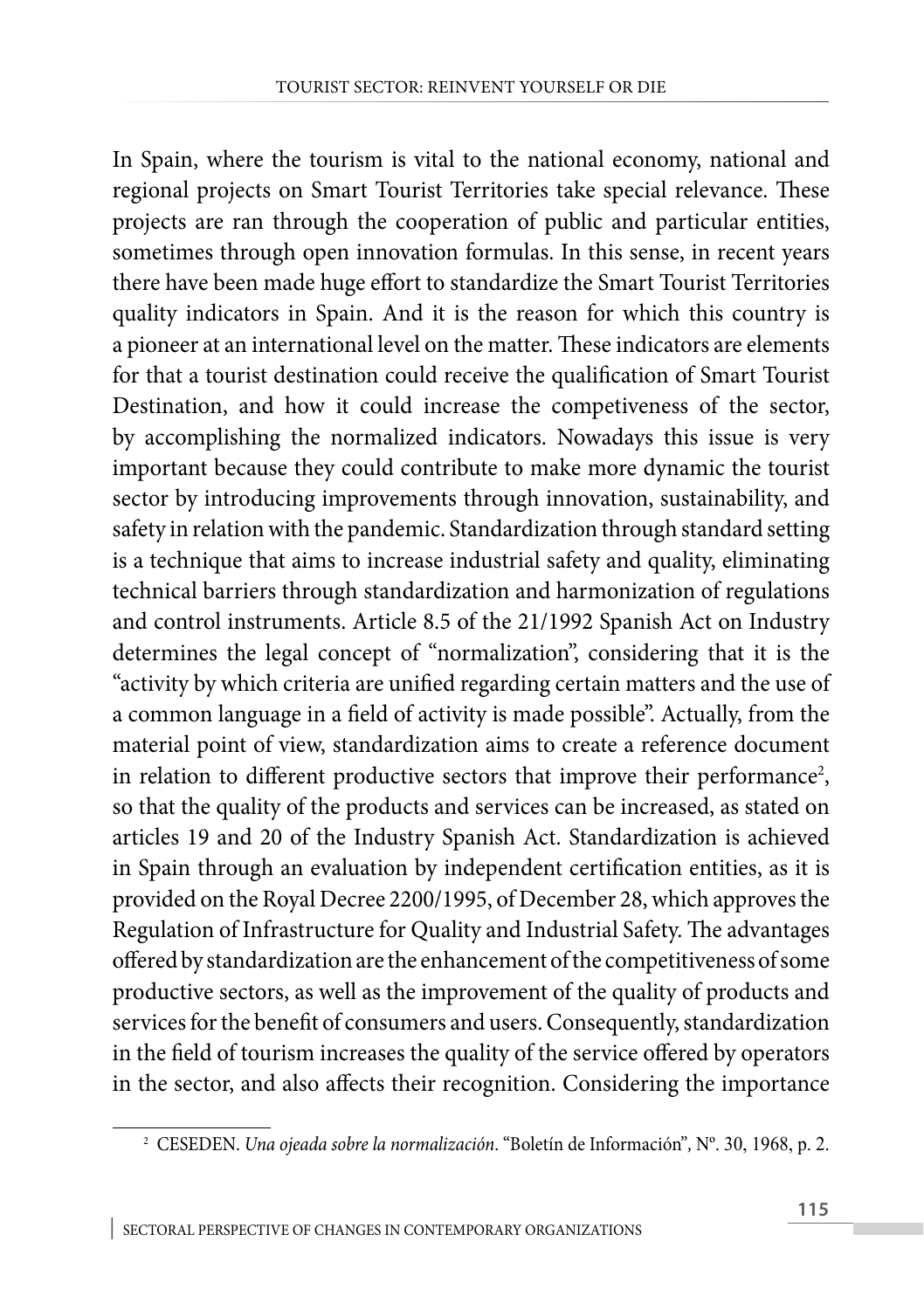of the tourism sector to boost the economy, and that in Spain particularly, it is considered one of the strategic sectors<sup>3</sup>, normalization through quality standards in this sector is a tool that improves its competitiveness, impacting positively the whole Spanish economy.

## **Concept of Smart Tourist Destinations**

In this context, a new formula of tourism products so-called Smart Tourist Destinations (hereinafter, STD) that has emerged, which implies the incorporation of digital services to the sustainable management of the tourist territory, and that can be defined as an innovative and accessible tourist space, consolidated on an avant-garde technological infrastructure that guarantees the sustainable development of the territory, that facilitates the interaction and integration of the visitor with the environment, and increases the quality of their experience in the destination and the quality of residents' life<sup>4</sup>. From this concept results that the application of artificial intelligence to tourism activity, giving rise to a product that can be framed in the STD classification allows to add the value of sustainability to the STDs, as also highlighted the Sustainable Tourism Strategy of Spain 2030 (Secretary State of Tourism of the Government of Spain, 2019)<sup>5</sup>. Thus, an explicit relationship between meeting the requirements of a STD and its direct or indirect contribution to achieving many of the seventeen Sustainable Development Goals (hereinafter, SDGs) targets has been highlighted. Specifically, it has been considered that the SDGs that can be achieved through the STD methodology are, among others, SDG 6 "Water and sanitation", SDG 7 "Renewable energies", SDG 11 "Sustainable cities and communities", SDG 13 "Climate change", SDG 14 "Aquatic flora

<sup>&</sup>lt;sup>3</sup> Mariño-Romero J.M., Hernández-Mogollón J.M., Campón-Cerro A.M., Folgado-Fernández J.A. *Aproximación al estudio del comportamiento de la RSC en las empresas hoteleras*. "Revista Turismo & Desenvolvimiento" nº 27/28, 2017, p. 160.

<sup>4</sup> Estévez R. ¿En qué consiste un destino turístico inteligente?. "Ecointeligencia", 2016, <https://www.ecointeligencia.com/2016/10/destino-turistico-inteligente/> [Accessed: 26.02.2020].

<sup>5</sup> Secretaria de Estado de Turismo, Gobierno de España. *Directrices generales de la estrategia de turismo sostenible de España 2030*, 2019, pp. 1–20, https://turismo.gob.es/es-es/estrategia-turismo-sostenible/Documents/directrices-estrategia-turismo-sostenible.pdf [Accessed: 11.03.2021].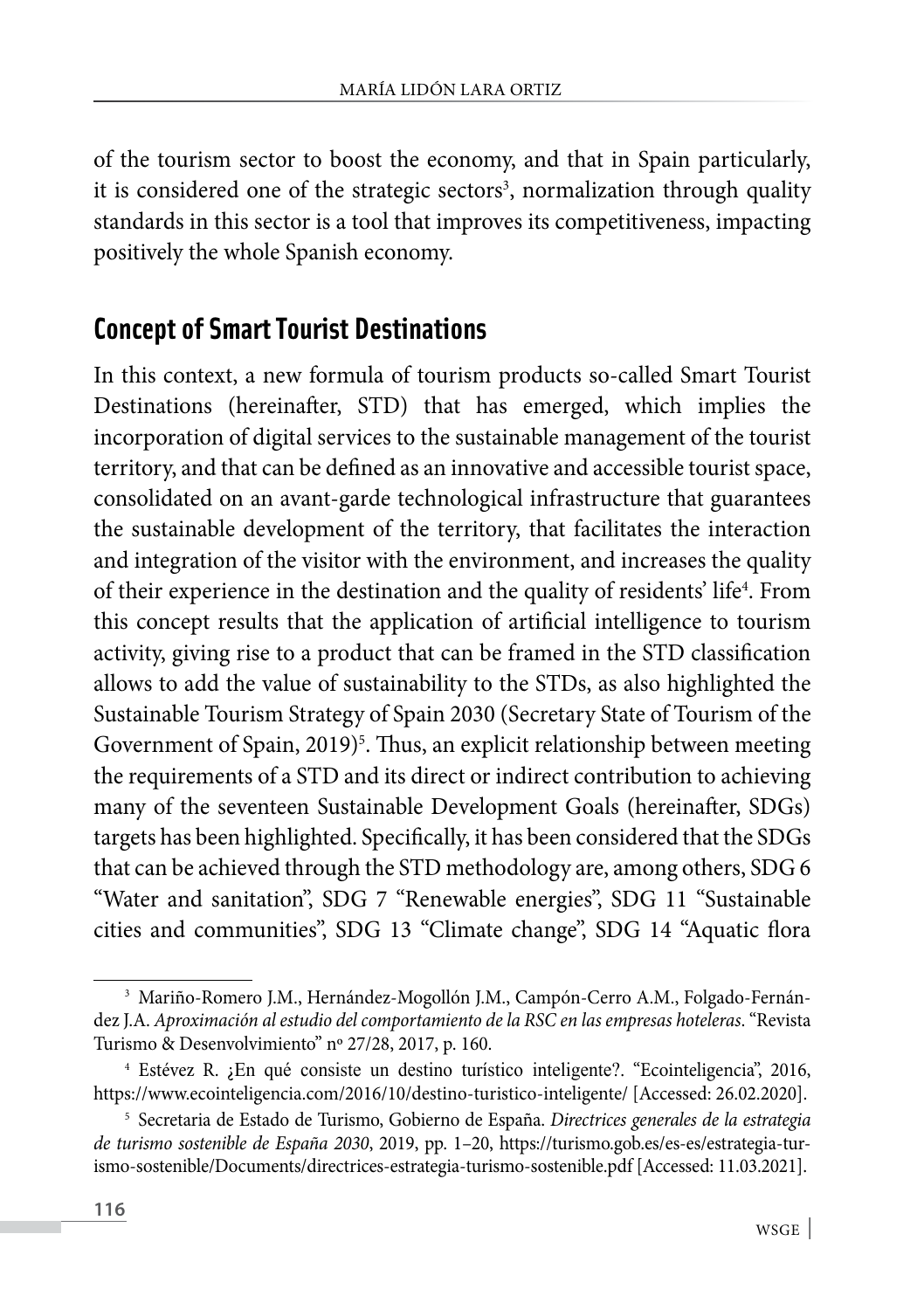and fauna" and SDG 15 "Terrestrial flora and fauna". These SDGs have been the axes of some models of sustainable tourism development for decades, and they continue much more enhanced in the STD formula $\delta$ .

In the scope of STD, the standardization of quality has acquired prominence from 2012 onwards<sup>7</sup>, and aims to achieve the identification and recognition of certain aspects of this type of tourism, by identifying the representative indicators of it. These indicators may refer to the intrinsic or essential conditions of the service itself, or to other elements that give it an added value. Precisely, with regard to smart tourist destinations, the measurement and recognition of their indicators, will suppose, above all, an added value to the services offered. Given their relationship with the SDGs, the quality indicators of the STDs must recognize that they are contributing to the sustainable development of the sector, since their technology and intelligence must be put at the service of sustainability in the social, economic and environmental spheres. Regarding this last idea, it is essential to determine to what extent the quality of "intelligent" contributes to improve tourist services. This is something that can be solved by looking at the related concept of smart city, where the idea of intelligence was initially combined with the territory and the public services. In this sense, a smart city is a city that uses new technologies to make its infrastructures, as well as its public services, more interactive and efficient. Technology is used "to provide urban services more efficiently, improve the quality of life of citizens and transform the relationship between local entities, companies and citizens, facilitating a new way of living the city"8 . The concept of smart cities was born in Europe, but it was in the North American report Mapping smart cities in the EU that five types of smart city projects were identified: 1) Smart cities for

<sup>6</sup> AUTELSI. *Estudio sobre turismo inteligente*, Asociación Española de Usuarios de Telecomunicaciones y de la Sociedad de la Información, Madrid, julio 2020, p.16.

<sup>7</sup> Calle Lamelas J.V., García Hernández M., y García Muiña F. *Las ciudades Patrimonio de la Humanidad ante el paradigma Smart*. "Actas del Seminario Internacional Destinos Turísticos Inteligentes: nuevos horizontes en la investigación y gestión del turismo", 2017, p. 22.

<sup>8</sup> Villarejo Galende H. *Smart cities: una apuesta de la Unión Europea para mejorar los servicios públicos urbanos*. "Revista de Estudios Europeos" n. 66, enero-junio, Instituto de Estudios Europeos, Valladolid, 2015, p. 30.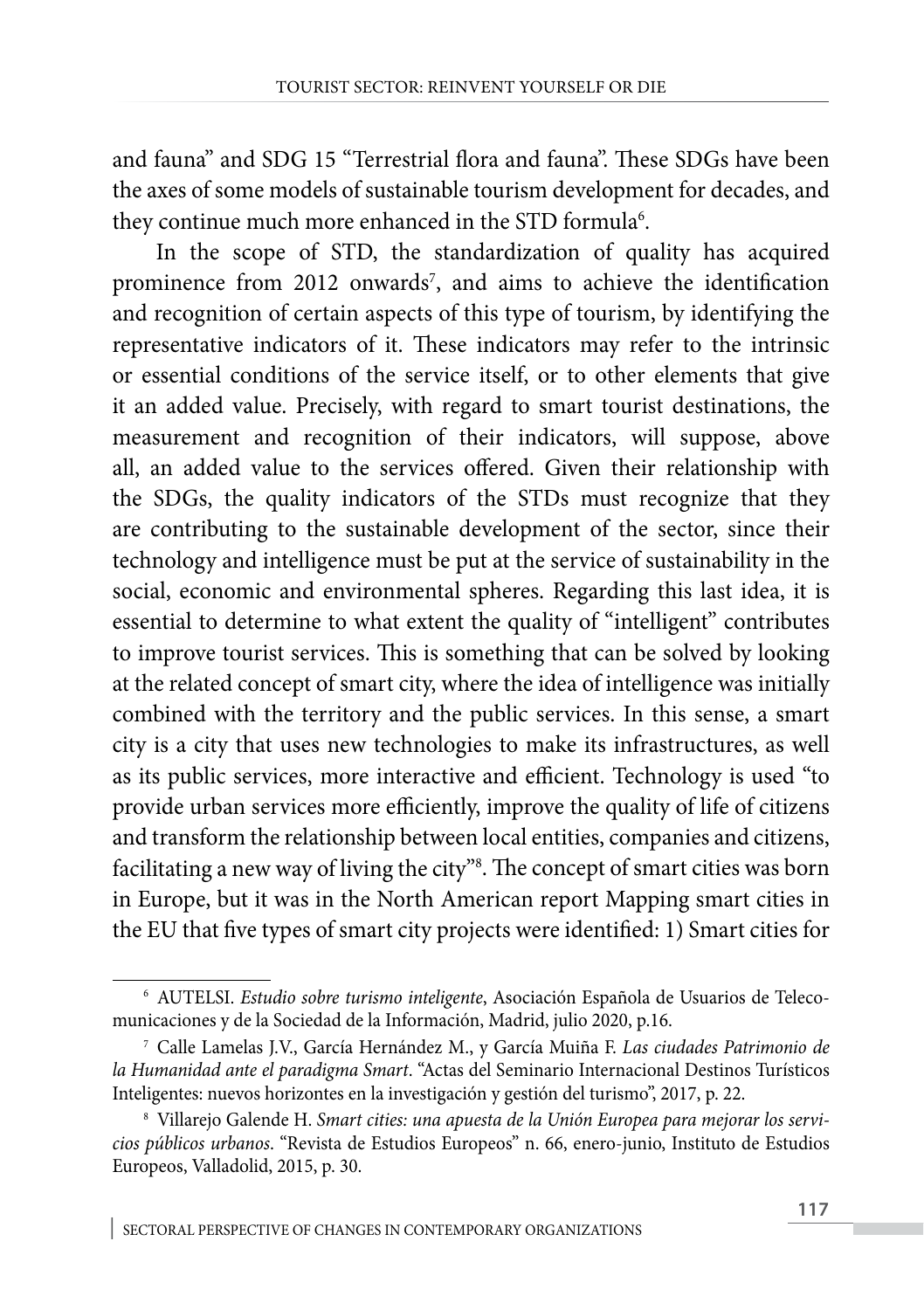neighborhood development, 2) Living urban laboratories, 3) Intelligent traffic systems, 4) Resource management systems and 5) Participation platforms<sup>9</sup>. Actually, this classification is representative of which aspect of each city projects are focused on with the purpose of transforming it into a smart city, but the acceptance of various aspects of these five as representative values of smart cities can be pursuit, or even all of them. Moreover, such classification could be completed by adding at least two categories, such as the projects designed to get: 1. Completely intelligent cities, when they are projects that seek to bring together all the values required to be so, integrating them. 2. Smart cities to a qualified degree, when it is not planned to become completely a smart city, but it is intended to already acquire the conditions to cover several areas that allow them to be completely smart cities. Its characteristics can be extended to smart territories, as a concept that goes beyond the scope of the city, in the strict sense, and allows extending its features to nonurban areas. Some advocate for expanding the concept of smart territory<sup>10</sup>, considering larger territories as potential beneficiaries, but the application could also be in a smaller scope, since what is interesting is that it is about benefiting the territory through digitization. So, it is possible to extend the characteristics and advantages of territorial intelligence to tourist activities that are not carried out in cities. Therefore, although the concept originally arose in the field of cities, territorial intelligence must be extended to all kinds of territories, since the application of artificial intelligence refers to the optimization of the efficiency of services, to the incorporation of innovative advances, and sustainability in any territorial area<sup>11</sup>.

<sup>9</sup> Copaja Alegre, M. y Esponda-Alva, C. *Tecnología e innovación hacia la ciudad inteligente. Avances, perspectivas y desafíos*. "Bitácora Urbano-Territorial", Vol. 29, Nº. 2, 2019, ejemplar dedicado a: Territorio, sostenibilidad y planeación, pp. 62–63.

<sup>10</sup> Fernández Alcantud A., López Morales J.M., Moreno Izquierdo L., Perles Ribes J.F., Ramón Rodríguez A., y Such Devesa M.J. *Innovación y destinos inteligentes: oportunidad para el know how turístico español estrategia e internacionalización de la empresa turística*. "ICE información comercial española". Secretaría de Estado de Comercio, Ministerio de Economía, Industria y Competitividad, Enero-Febrero, nº 894, Madrid, 2017, p. 139.

<sup>11</sup> Lara Ortiz M.L. *La planificación de los territorios inteligentes: sostenibilidad e innovación*, in Gómez Jiménez M.L. (dir.) Inteligencia territorial y regulación económica. Thomson Reuters-Aranzadi. Pamplona, 2020, pp. 121–148.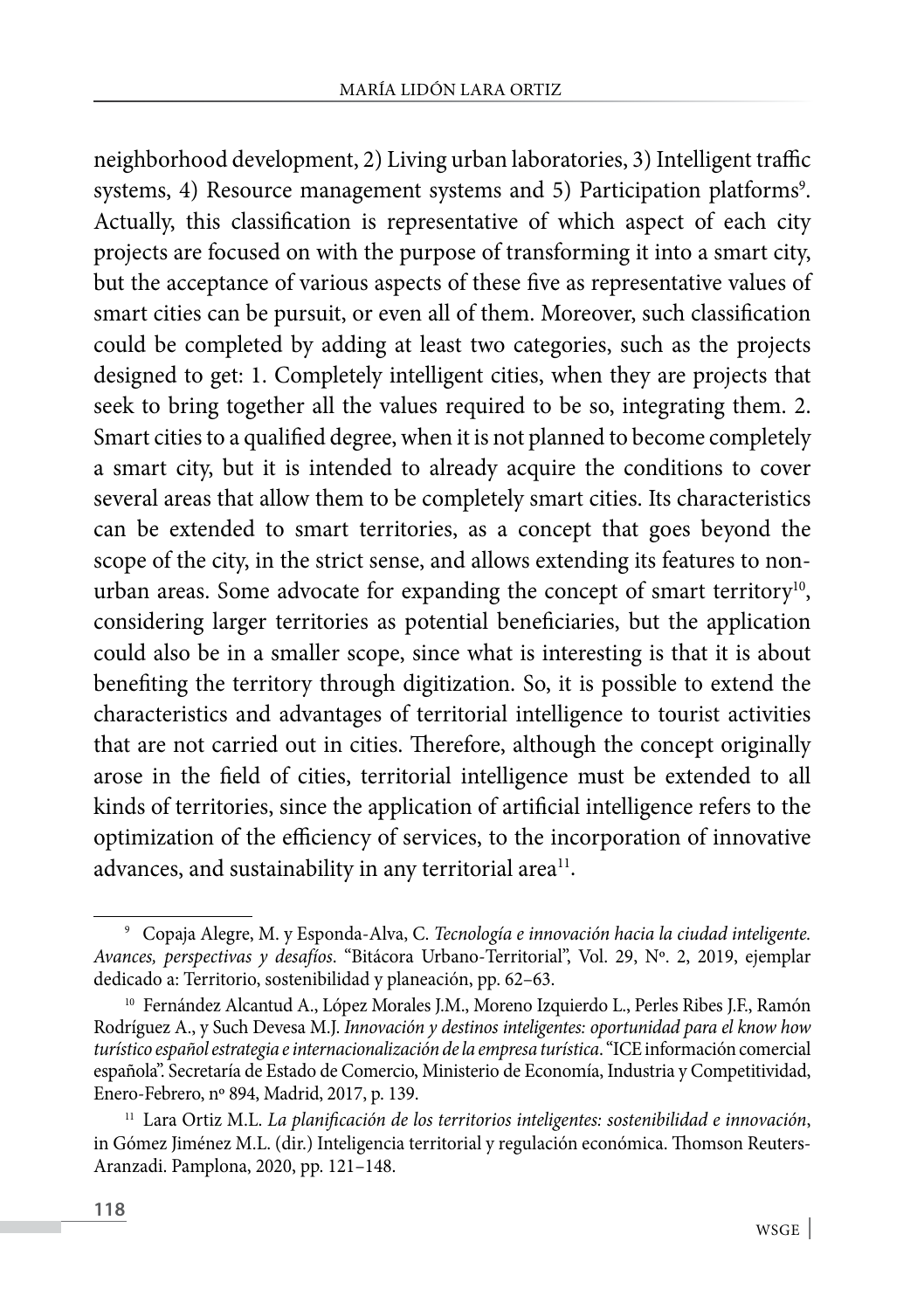### **The indicators of the smart quality**

The recognition of the characteristics of the territorial intelligence applied to tourist destinations is obtained through standardization and quality certification. The normalization of these aspects is achieved through the following norms or standards that contain quality indicators in this area directly, and which are the only ones that exist currently at an international level, being an initiative from SEGITTUR in collaboration with AENOR<sup>12</sup>:

- UNE 178501 on the Management System of a Smart Tourist Destination (2018), which specifies the requirements to implement, maintain and improve a management system of smart tourist destinations, in order to value governance, innovation, the use of technologies, universal accessibility, and sustainability in the destination (Standard UNE 178501, 2018).
- **UNE 178502** on Smart Tourist Destination Indicators and tools (2018). This standard includes a series of indicators that must be implemented from the management of smart tourist destinations and that are aligned with the content of the previous UNE 178501 standard. It refers, above all, to the quality of the management requirements of a STD (UNE 178502, 2018).
- UNE 178503 on Semantics applied to smart destinations (2019). Its purpose is to define the uniform semantics that allow designating and identifying the relevant elements of STDs, thereby guaranteeing the interoperability of tourist platforms and other elements used by developers of tourist services (UNE 178503, 2019).
- UNE 178504 on the digital, intelligent hotel connected to smart digital tourism and smart city platforms (2019). Through this UNE standard, the requirements are determined for an accommodation to become an intelligent digital accommodation connected to a destination or smart city. Despite the denomination of the standard, it does not only apply to hotels but also to all types of accommodation such as tourist apartments, campsites, spas, etc. (UNE 178504, 2019).

<sup>12</sup> Femenia-Serra F. *Guía de Implantación de Destinos Turísticos Inteligentes-Comunitat Valenciana*, INVAT-TUR y Universitat d'Alacant, 2017, p. 8.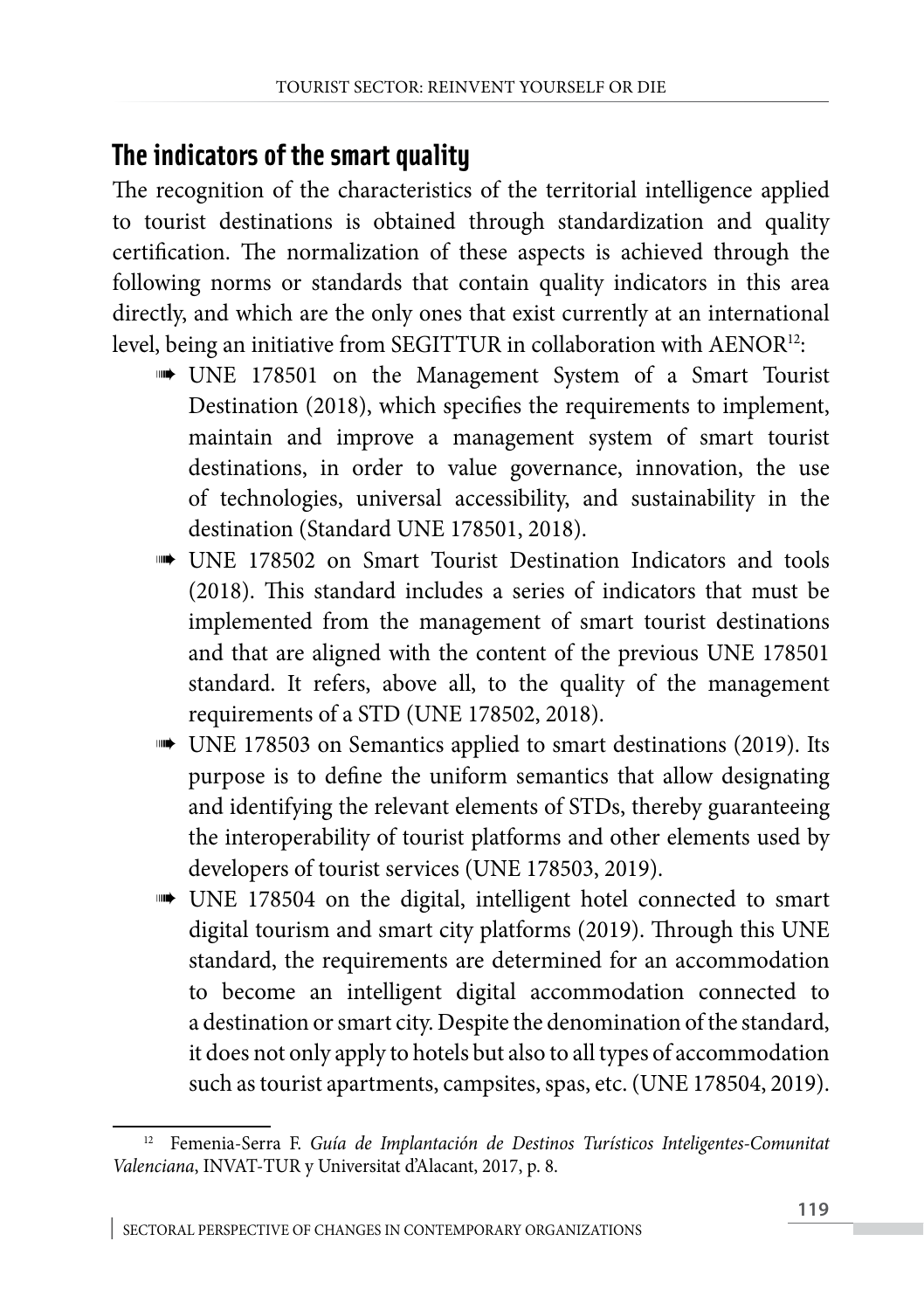Other certification standards must be considered to assess the quality of a territory as a STD. Thus, we must include too, the UNE 178104 Standard on Integrated Smart City Management Systems, which refers to the interoperability requirements for a Smart City Platform, and defines its architecture, in addition to establishing the bases for the interoperability of the services it includes. This standard has been reflected in the international arena, being the basis for a recommendation from the International Telecommunications Union (ITU) in the area of Study Group 20. Likewise, the UNE 178108 Standard on Smart Cities must be considered, which includes the requirements of smart buildings for consideration as a node according to the UNE 178104 Standard, which introduces the concept of building as an internal object of the city and as a basic cell of the digital infrastructure.

The UNE 178201 Standard, on Smart Cities, also contains the definition, attributes and requirements, which describes a city semantics that allows a coherent definition of standardized and comparable indicators over time, between cities.

The UNE 178301 Standard, on Smart Cities and open data (Open Data), establishes the way to evaluate the disclosure of open data that contains a special indication of how data of special interest in matters of tourism, culture, leisure should be expressed. In the same way, the ISO 18513 standard on tourist services, hotels and other types of tourist accommodation should also be considered.

In this area, the UNE 66182 standard of December 2015, revised in May 2016, which contains the Guide for the comprehensive evaluation of local government and development as a smart city stands out. This guide, among many other things, contains express reference to the indicators of the promotion of a smart tourist destination as a result of the municipal organization as a smart city or smart village (UNE 66182, 2016). Consequently, it can be seen that the standardization of STDs is totally linked to smart territories, and therefore, their indicators must be analyzed jointly to consider a tourist destination as a true STD, and to rate the quality of the same as such.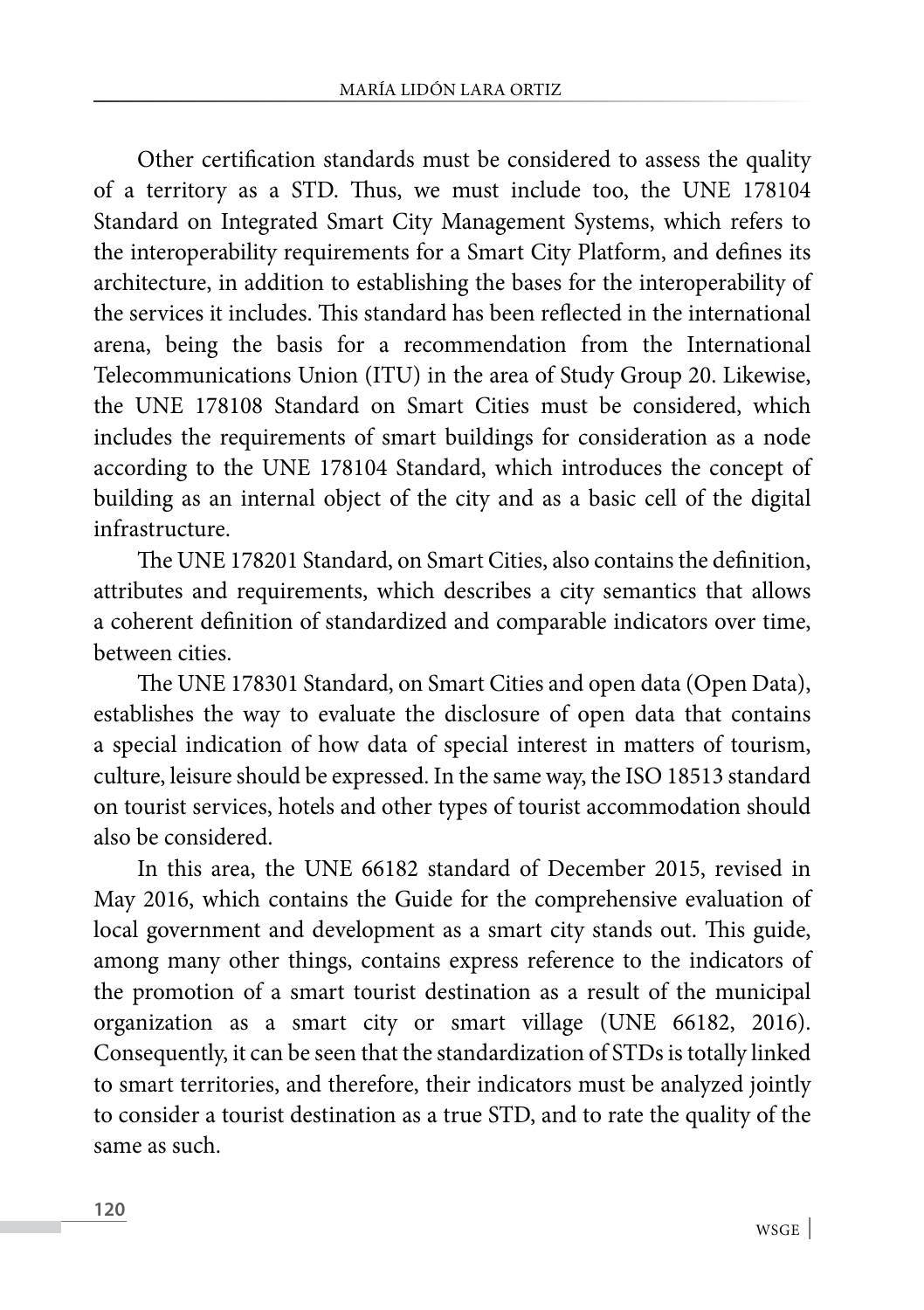#### **Application of the STD concept in Spain through public-private cooperation formulas**

In Spain, the administrative bodies that are assuming the boost of the implementation of STD are the national, regional, and the local ones. But among all of them SEGITTUR is the main impeller in Spain, as a public enterprise for the management of innovation and tourism technologies, that depends on the Ministry of Industry, Commerce and Tourism, through the Secretary of State for Tourism. This body is empowered to promote innovation (R+D+i) in the Spanish tourism sector in two scopes: in the public sector, which extends to the generation of new models and channels for the promotion, management and creation of smart destinations, etc., and in the private sector, by supporting entrepreneurs, promoting new competitive sustainable management models, and exporting Spanish technology. The role of this body, therefore, is key for the modernization of the sector on technology-based innovations. It is precisely this body who has assumed the function of promoting the digital transformation of destinations and tourist areas in Spain within the framework of the Smart Tourist Destinations project of the Secretary of State for Tourism. Within the lines of work followed by it, the promotion of the standardization of smart tourist destinations stands out, as an instrument whose objective is to create a homogeneous framework in the STD project and that has generated some of the aforementioned UNE standards, especially the referred UNE 178501 about management system of an intelligent tourist destination, the UNE 178502 on indicators and tools of the intelligent tourist destination), UNE 178503 regarding semantics applied to intelligent destinations, and UNE 178504 on smart and connected digital hotel. In addition to standardization, the other axis on which SEGITTUR's action is focused is the creation of a STD Network (Network of Intelligent Tourist Destinations), in which there are collaborating a hundred and nineteen destinations, thirty-one public institutions and forty-eight collaborating companies (SEGITTUR, 2021)<sup>13</sup>. It is an example of atypical public-private collaboration for the promotion

<sup>&</sup>lt;sup>13</sup> SEGITTUR. *Red DTI*, 2021, Available in https://www.segittur.es/destinos-turisticos-inteligentes/proyectos-destinos/red-dti/ [Accessed: 11.03.2021].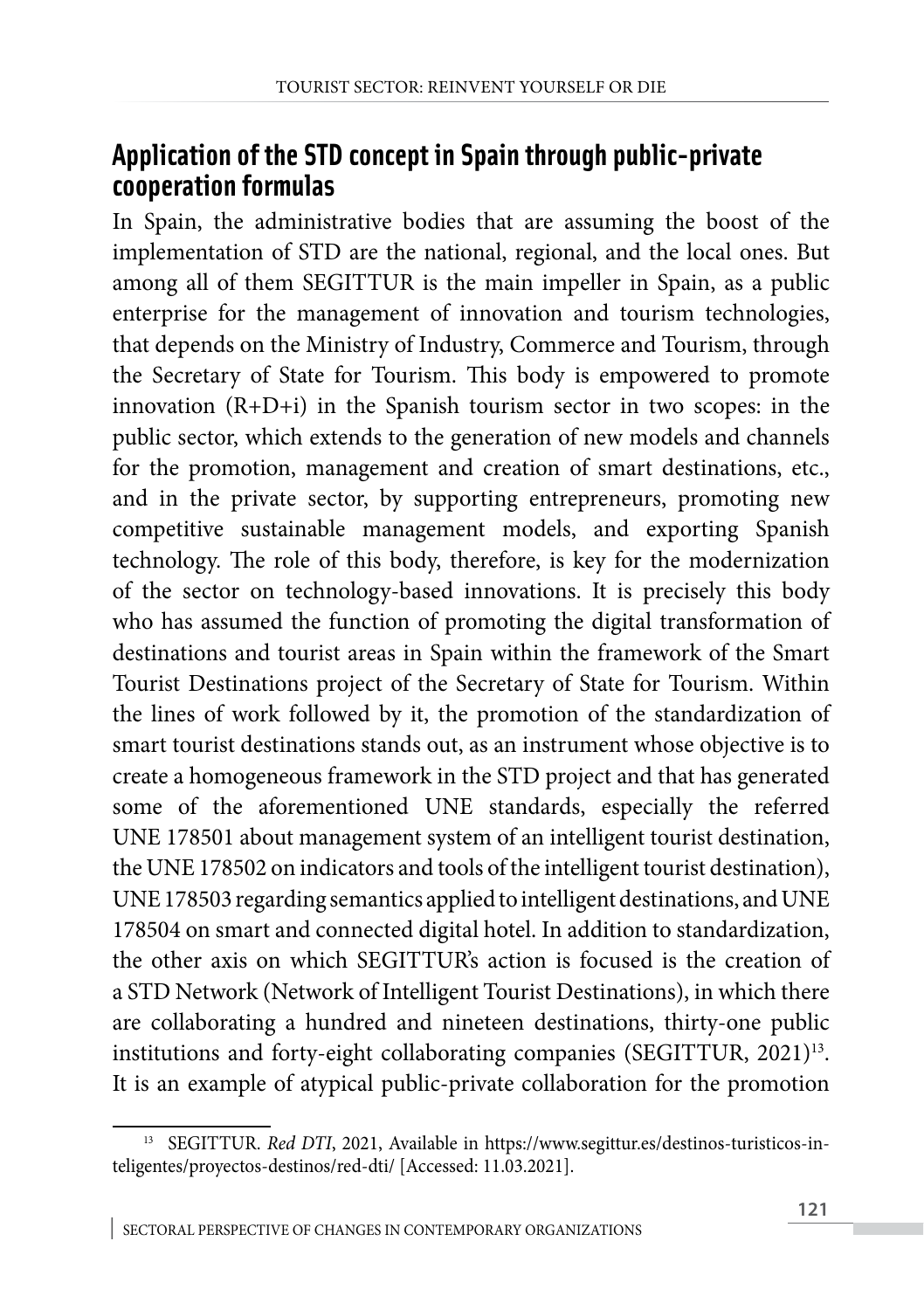of an essential economic sector whose birth arises with an essential vocation of integrating the destination user into the tourist experience, as well as integrating the values inserted in the SDGs in the final result that is the tourist product. The "atypical" characteristic as a formula for public-private collaboration derives from the fact that Legislative Resolution 2006/2043, of the European Parliament on public-private collaboration and Community law on public procurement and concessions, defined the forms of publicprivate collaboration such as those that imply a "long-term cooperation, regulated by contract, between public authorities and the private sector in order to carry out public projects in which the required resources are managed jointly and the associated risks to the project are distributed in a convenient way based on the risk management capacity of the project partners". The STD project would lack the purpose of jointly managing the required resources and the distribution of risks, however, the element of the purpose of achieving an improvement in the sector and of establishing a modern and innovative project in the tourist sector it is present. This fact, of course, has implications for public administrations as responsible for the promotion of relevant economic activities, and for the private sector, especially in terms of tourism market operators that offer services of this type and, therefore they will become as target of that regulation and organization of the sector that may arise in this regard. Furthermore, the tourist services would receive the incentives implemented for its promotion, in addition to also having a direct interest that must be reflected through their participation. Thus, although the STD Network allows such collaboration to promote the STD project, it does not conform to the classic models of public-private collaboration, which are based on concessionary formulas or that are supported by interposed entities with private capital participation $14$ .

However, it is possible to identify participation in a network for the promotion of technological innovations in a sector, as highlighted in the Green Paper on public-private collaboration and Community law on public

<sup>14</sup> Lomas Hernández V. y Larios Risco D. *Modelos de colaboración público-privada para la construcción y gestión de infraestructuras sanitarias*. "DS: Derecho y salud", Vol. 15, Nº. 2, 2007, p. 290.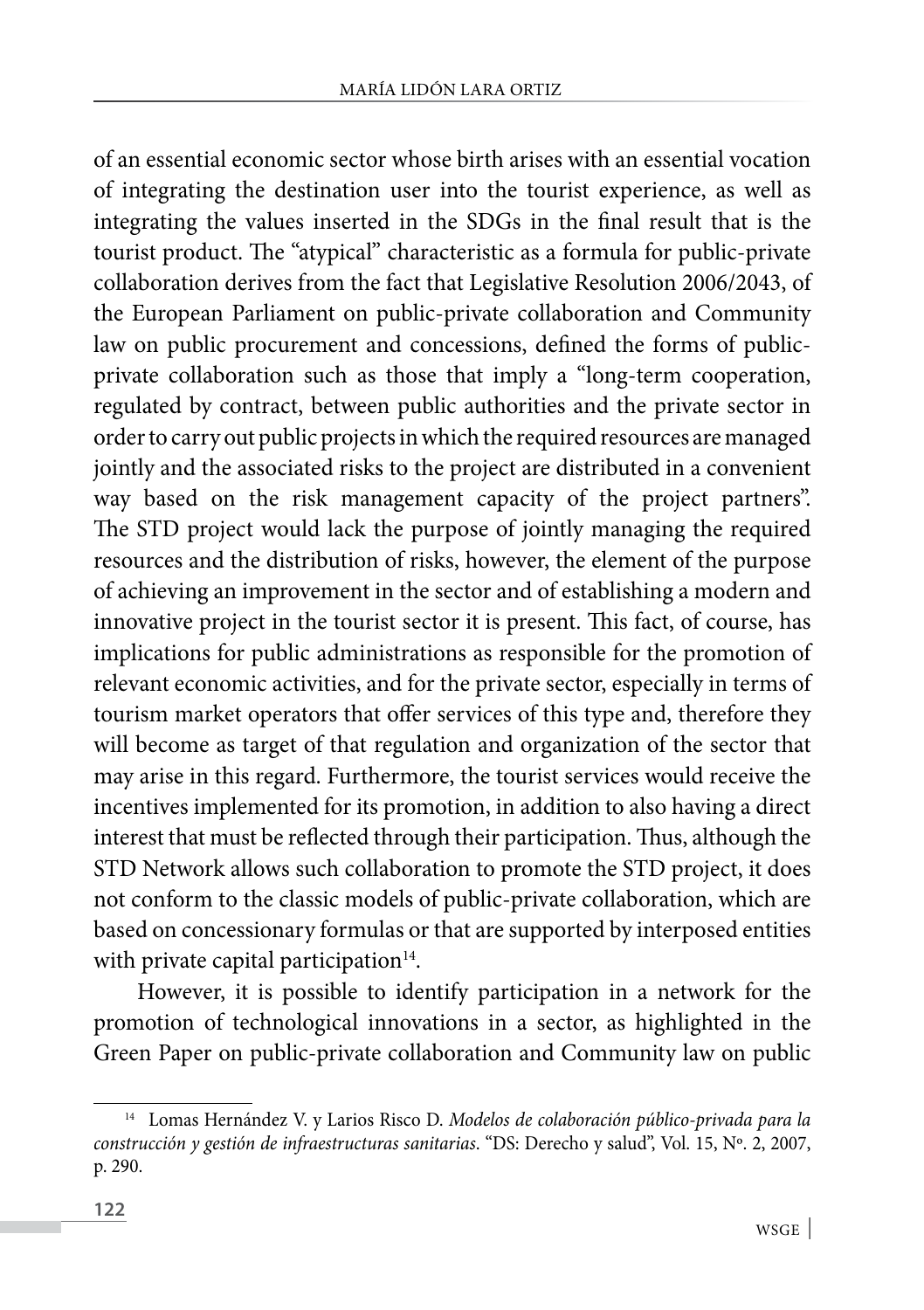procurement and concessions (European Parliament, 2004). In this sense, some authors point out that currently there is a tendency to adopt different formulas for public-private collaboration that usually go through different phases, such as<sup>15</sup>: 1. Pre-partnership of collaboration: characterized by a network that is based on informal aspects such as credibility or the sense of common objectives. 2. Creation and consolidation of collaboration: characterized by the establishment of hierarchies, the different level of authority and the formalization of procedures. 3. Collaboration in the execution of the programs: characterized by introducing contract and bidding mechanisms in which there is little contact between providers. 4. Full collaboration: characterized by establishing a steering committee that involves all participants and has a staff and long-term stability. Considering these phases, it may be possible to place the STD Network in the initial phases of the collaboration process. Time will tell if the cooperation would be deepened, based on other avenues of action and cooperation between the different stakeholders in the SDT Network. In any case, the STD Network offers an infrastructure for collaboration to obtaine a result that yields an improvement in the sector and that, as in other cooperation formulas where the adoption of innovative improvements will suppose the generation of wealth and highly qualified employment, achieving the competitive improvement of the sector<sup>16</sup>. Public-private collaboration is one of the objectives already set by the former National and Comprehensive Tourism Plan 2012-201517, and which is also reflected in the Sustainable Tourism Strategy of Spain 2030 that considers the existence of highly experienced public-private ecosystems in the exercise of their responsibilities, as one of the great strengths of the

<sup>15</sup> Bratos Martín M. *La colaboración público-privada para la revitalización socioeconómica de las ciudades: ¿un modelo de futuro?.* "Enfoques: Revista de la Universidad Adventista del Plata", Vol. 23, Nº. 2, 2011, p. 32.

<sup>16</sup> Leal Villalba J.M. *Colaboración público-privada en innovación tecnológica*. ["Panorama](https://dialnet.unirioja.es/servlet/revista?codigo=7368) [social](https://dialnet.unirioja.es/servlet/revista?codigo=7368)"*,* [Nº. 21, E](https://dialnet.unirioja.es/ejemplar/484753)jemplar dedicado a: Educación, investigación e innovación, bases de un modelo productivo de futuro), 2015, p. 63.

<sup>17</sup> Secretaría de Estado de Turismo. *Plan Nacional e Integral de Turismo (2012–2015)*, https://turismo.gob.es/es-es/servicios/Documents/Plan-Nacional-Integral-Turismo-2012–2015. pdf [Accessed: 20.04.2021]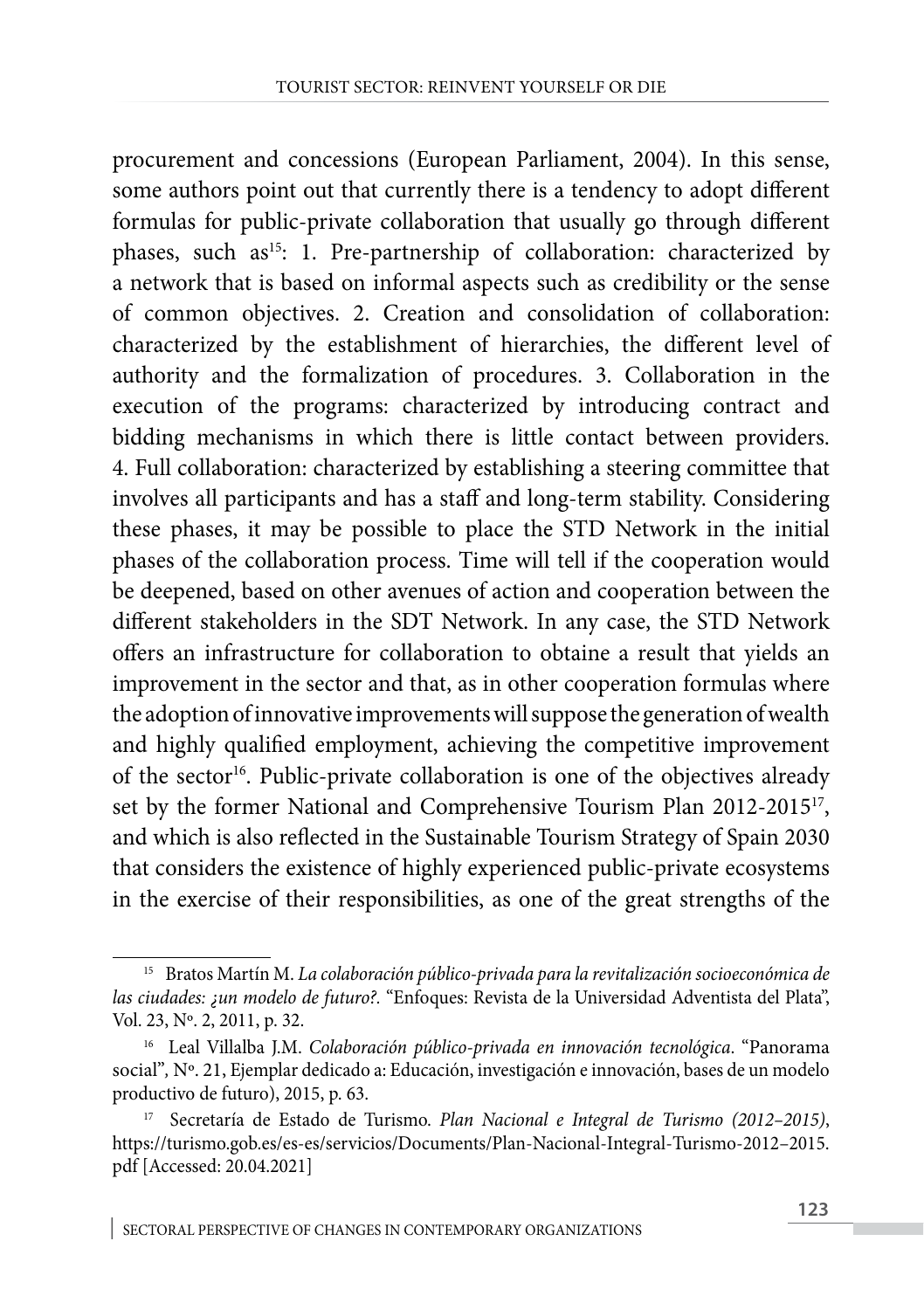sector (Secretary of State for Tourism, 2019: 8)<sup>18</sup>. This strategy includes an alignment of innovation in the sector with sustainability as a commitment of the 2030 Agenda, which should be one of the guiding criteria, inserted in Smart Tourist Destinations.

The activity carried out by SEGITTUR does not prevent the regional tourist authorities from participating in the project, and assuming responsibilities derived from their participation within the framework of their powers. In fact, in the STD Network, some tasks are carried out by local entities, who are entitled to take part on the project through their competences on information and promotion of the tourist activity of interest in the local scope, pursuant on article 25.2.h) of the 7/1985 Spanish Act, of April 2, Regulating the Bases of the Local Regime. Even before the initiatives directly linked to the STDs, there have been several projects that promote a territorial organization and the provision of innovative and sustainable services that are articulated through the digitization of municipal services and connectivity infrastructures, and that have encouraged the ability to reinvent and evolve the tourism sector.

We can highlight, as examples, the initiative promoted by the regional or local goverments of Castilla-León in 2007 called "Smart rural territory" to promote electronic administration and improve the effectiveness, efficiency and quality of public services through the intensive use of digital services; also the initiative of Extremadura so-called "Smart Province-Badajoz Provincial Council", whose objective is to eliminate the digital differences between urban and rural areas and allow local administrations with smaller populations to have the same tools and technological services as cities<sup>19</sup>. Likewise, the project of the Castellón Smartvillages Provincial Council stands out, to digitize rural areas in order to avoid their desertification and make them more efficient

<sup>18</sup> Secretaria de Estado de Turismo, Gobierno de España. *Directrices generales de la estrategia de turismo sostenible de España 2030*, enero de 2019, p. 8, https://turismo.gob.es/es-es/estrategiaturismo-sostenible/Documents/directrices-estrategia-turismo-sostenible.pdf [Accessed: 11.03.2021].

<sup>19</sup> European Network for Rural Development. *Spanish strategies for digitizing rural areas*, European Network for Rural Development, 2020, p. 1–4, [https://enrd.ec.europa.eu/sites/enrd/](https://enrd.ec.europa.eu/sites/enrd/files/enrd_publications/digital-strategies_case-study_es.pdf) [files/enrd\\_publications/digital-strategies\\_case-study\\_es.pdf](https://enrd.ec.europa.eu/sites/enrd/files/enrd_publications/digital-strategies_case-study_es.pdf) [Accessed: 11.03.2021].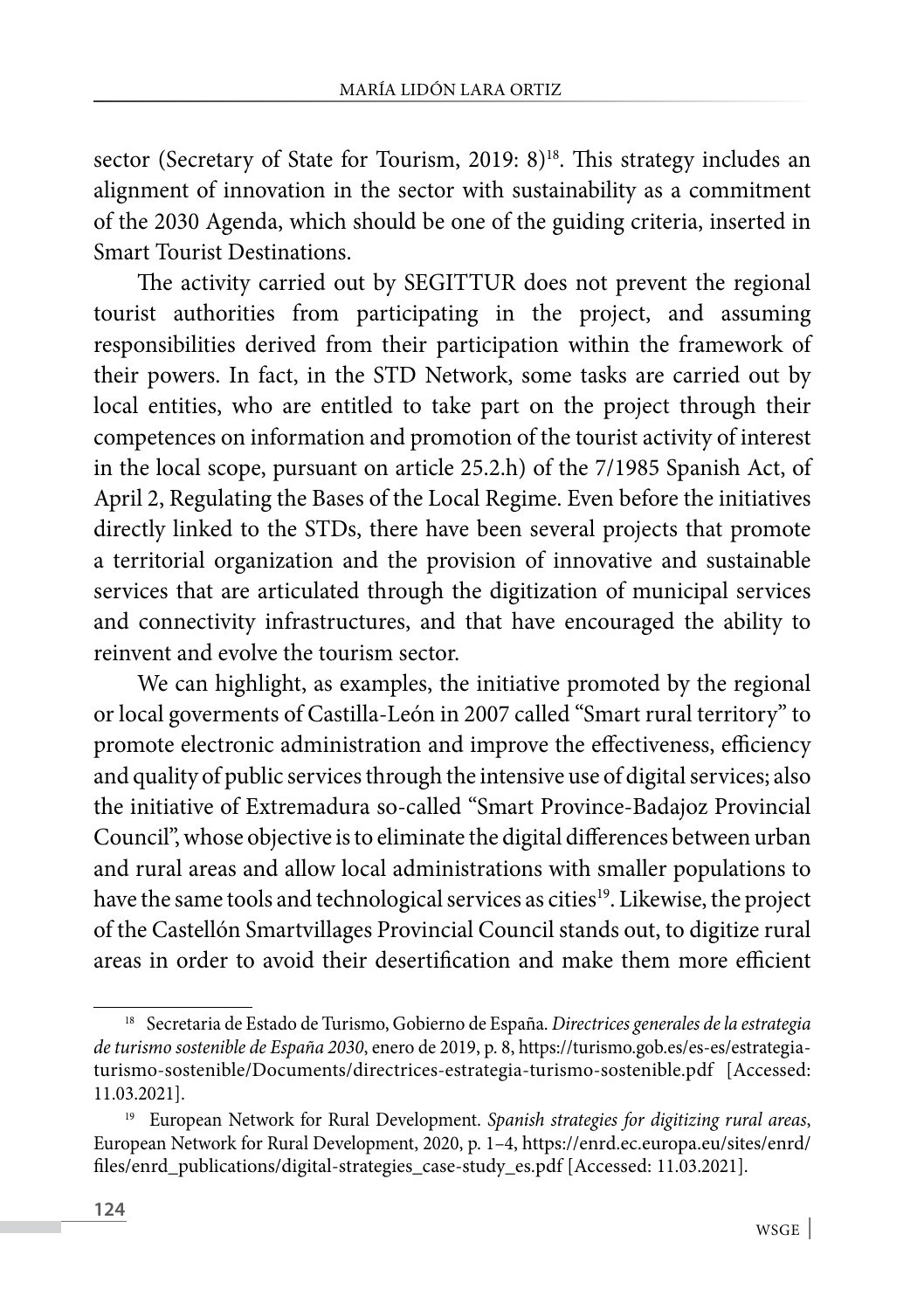and competitive by improving mobility, digital infrastructures, energy supply systems, and public awareness<sup>20</sup>. The project foresees the application of new technologies in the management of basic municipal services, such as public lighting, supply of drinking water at home and evacuation and treatment of wastewater, access to population centers, and collection and treatment of waste, to offer the service to municipalities with a population of less than 20,000 inhabitants, on the basis of the competence provided on article 36 in relation to article 26.2 of the 7/1985 Spanish Act, of April 2, Regulating the Bases of the Local Regime, according to which it will be the Provincial Council or equivalent entity that will coordinate the provision of the aforementioned services, or that will even assume the provision of some of these services directly. It should be noted that the involvement of the Provincial Councils is not the main axis of the transformation of tourist destinations into STD, given the complementary nature of the powers attributed to them. However, its involvement can be very useful and can be verified through different formulas referred in the Constitutional Court Judgement number 111/2016, of June 9, when deciding on the unconstitutionality of various precepts of the Rationalization and Sustainability of the Local Administration Act of 2013, that differentiated three modalities of intervention or municipal participation. The first type of intervention is the coordination carried out by the Provincial Council (as a regional council), which has not the purpose of "a subtraction or impairment of the powers of the entities subject to it" (the local ones), since, on the contrary, "logically presupposes the ownership of the powers in favor of the coordinated entity" (the local one) (as it was stated by the Fundamental Spanish Court Judgement number 27/1987, legal basis 2; Constitutional Court Judgement number 194/2004, of November 4, legal basis 8, and Constitutional Court Judgement number 178/2015, of September 7, legal basis 9). The second type, that it is a formula in which the municipalities must regional in the elaboration of the regional plan and in

<sup>&</sup>lt;sup>20</sup> DIPCAS. La Diputación de Castellón presenta la plataforma rural inteligente Smart Vil*lages a los ayuntamientos,* 2020. Last access, May 10, 2021, available in: [https://www.dipcas.es/](https://www.dipcas.es/va/actualidad/la-diputaci-de-castell-presenta-la-plataforma-rural-inteligente-smart-villages-a-los-ayuntamientos) [va/actualidad/la-diputaci-de-castell-presenta-la-plataforma-rural-inteligente-smart-villag](https://www.dipcas.es/va/actualidad/la-diputaci-de-castell-presenta-la-plataforma-rural-inteligente-smart-villages-a-los-ayuntamientos)[es-a-los-ayuntamientos](https://www.dipcas.es/va/actualidad/la-diputaci-de-castell-presenta-la-plataforma-rural-inteligente-smart-villages-a-los-ayuntamientos) [Accessed: 10.03.2021].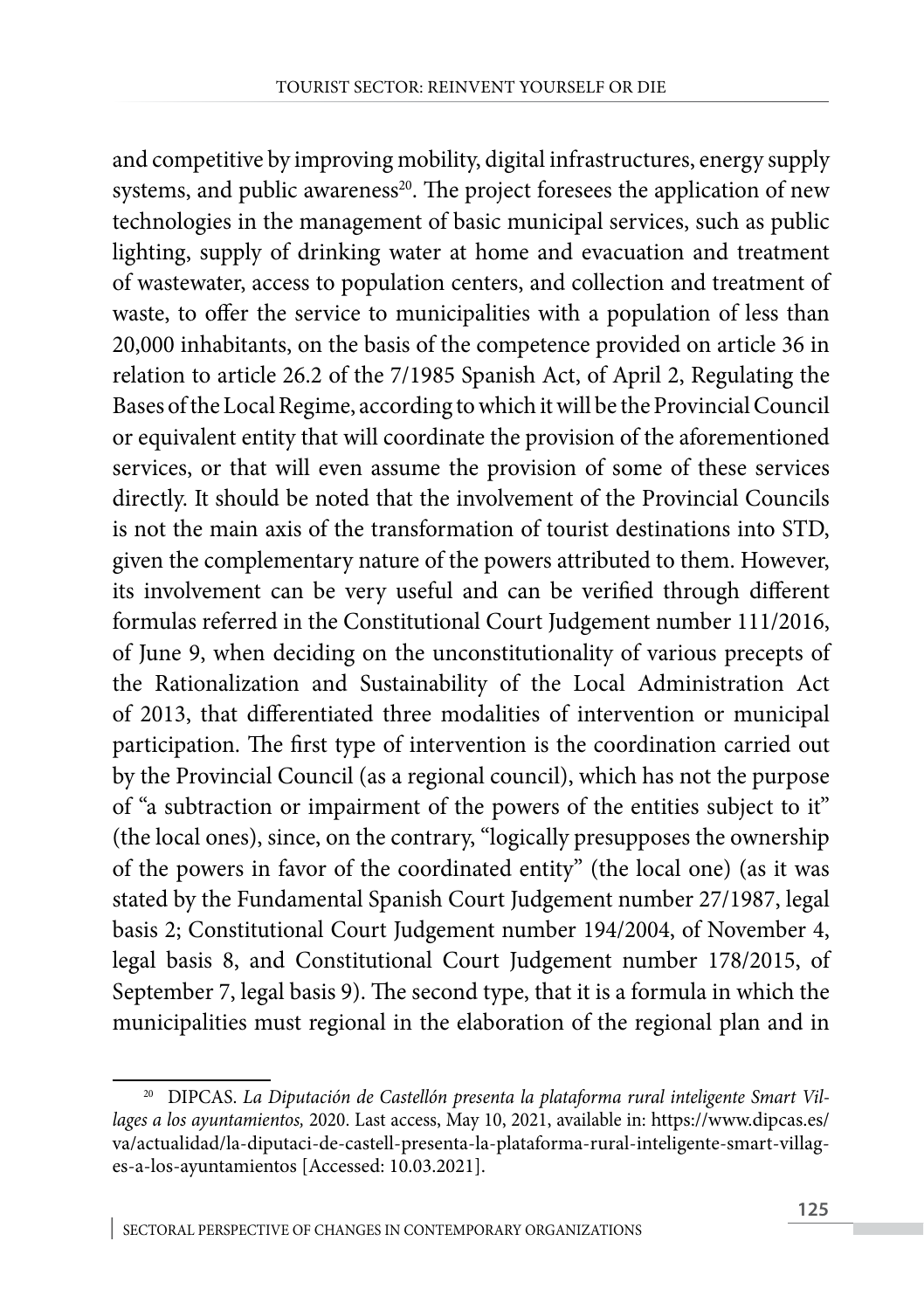the design of the coordination ways that will be applied to them, pursuant art. 36.2 a) of the 7/1985 Spanish Act. And finally, thirdly, through the municipal councilors who are part of the county council, the municipalities that intervene in the development of the cooperation plan, and in the application and development of the coordination powers, so that the municipalities are directly represented in the provincial governing bodies since the characteristic of the province, as a local entity, is that it is a "grouping of municipalities", as provides article 141.1 of the Spanish Constitution, and as it was stated by the Constitutional Court's Judgement number 111/2016, of June 9, in its legal rationale number 12.d).

The regional governments have not initially joined the state STD Network, although nothing prevents them from doing so. Despite this, they are participating indirectly in the project through another state initiative, such as the "Intelligent Tourist Destinations" of the Red.es of the Secretary of State for Digitalization and Artificial Intelligence. This other network aims to implement several projects in the regional scope through the cofinancing of European Union funds, and seeks to promote information and communication technologies for the improvement of local tourism, through its prior territorial organization as smart territories, to improve competitiveness and to increase the sustainable development, with the purpose of improving the visitor experience and the quality of life of the resident, including among other actions the implementation of city platforms, the implementation of mobile tourism applications, the implementation of intelligent management systems for public lighting, irrigation, mobility, transport, waste and energy efficiency<sup>21</sup>. In general, the regional governments, through these initiatives, intend to provide their territories with digital infrastructure, to turn them into smart territories suitable for the digitization of their tourist services, in addition to being useful infrastructure for the digital transformation of other public services, many of which have an impact on tourism, once again showing the direct relationship between the concepts of smart territory

<sup>21</sup> RED.es. *Destinos Turísticos Inteligentes*. "Territorios inteligentes", 2021, https://www.red. es/redes/es/que-hacemos/territorios-inteligentes/destinos-tur%C3%ADsticos-inteligentes [Accessed: 18.03.2021].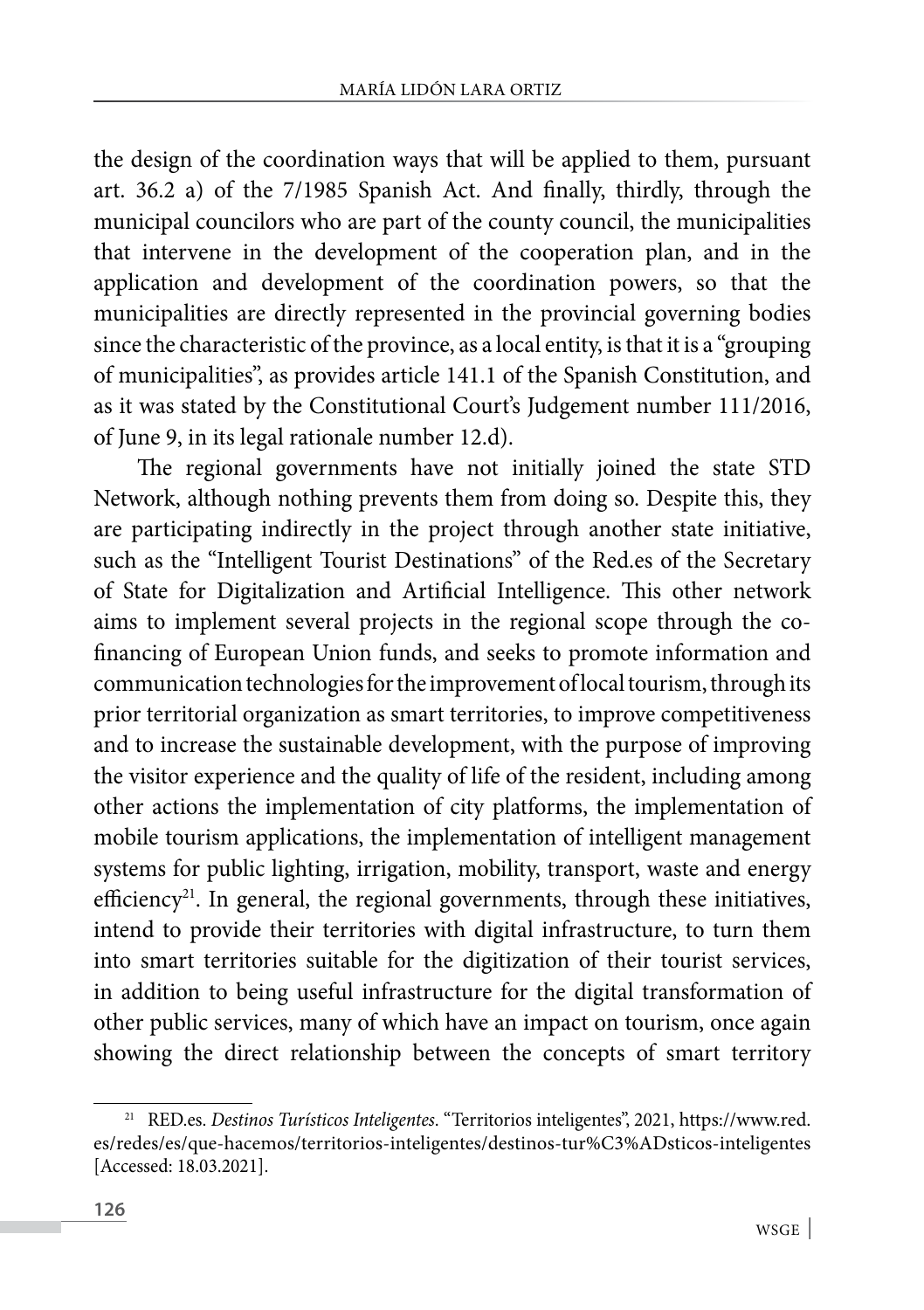and STD. An example of the relationship between tourism and territorial planning is that, as provided on article 27 of 15/2018 Act, of June 7, on tourism, leisure and hospitality of the Valencian Community, the conclusions of the planning of tourist resources can be incorporated into the general urban planning plan. In fact, the modernization of tourist services requires a prior improvement of territorial planning, so that the remodeled territory incorporates the values of environmental, social and economic sustainability included in the 2030 Agenda, through a regulation based on the principles of transparency, information, participation, responsibility, accountability and institutions' control<sup>22</sup>. Planning aimed at achieving smart territories requires smart regulation that incorporates the required values of sustainability and innovation, so "the challenge is not to legislate to fulfill only the environmental objective, but to fulfill other strategic objectives at the same time; legislate to achieve the objectives of smart growth (employment generator), sustainable and inclusive"<sup>23</sup>. As a consequence, we advocate greater communication between land use urban planning, because the quality of the result in the STD will depend on this public collaboration. In the Valencian Community, *Turisme de la Comunidad Valenciana* published the document *100 Recommendations for Tourist Destinations of the Valencian Community* that includes a recommendation for Valencian tourist destinations about "innovation and technology to compete better" as result linked to SDG 8 -decent work and economic growth- and SDG 9 -industry, innovation and infrastructure-24, and which fundamentally focuses on the digitization of the sector both to make the management of public and private agents more efficient, and to improve the experience of users of tourist services in a modernized framework from a technological point of view. This recommendation is directly linked to the

<sup>22</sup> Alonso Ibáñez M.R. *Estrategias e iniciativas sobre ciudades inteligentes. Una reflexión general*, "Revista de Derecho Urbanístico y Medio Ambiente", núm. 300, Madrid, septiembreoctubre, 2015, pp. 50–51.

<sup>23</sup> Leturiondo Aranzamendi, A., Escala Urdapilleta, J., Olarreaga Tellechea, F., y Cañadas Mora, A. *Hacia una Administración Pública moderna. Experiencia de la Administración ambiental vasca*. "Revista de estudios de la administración local y autonómica", Ed. INAP, 2014, p.150.

<sup>24</sup> Turisme de la Comunitat Valenciana. *100 Recomendaciones para los Destinos Turísticos de la Comunitat Valenciana, Generalitat Valenciana*, Valencia, 2016, pp. 26–27.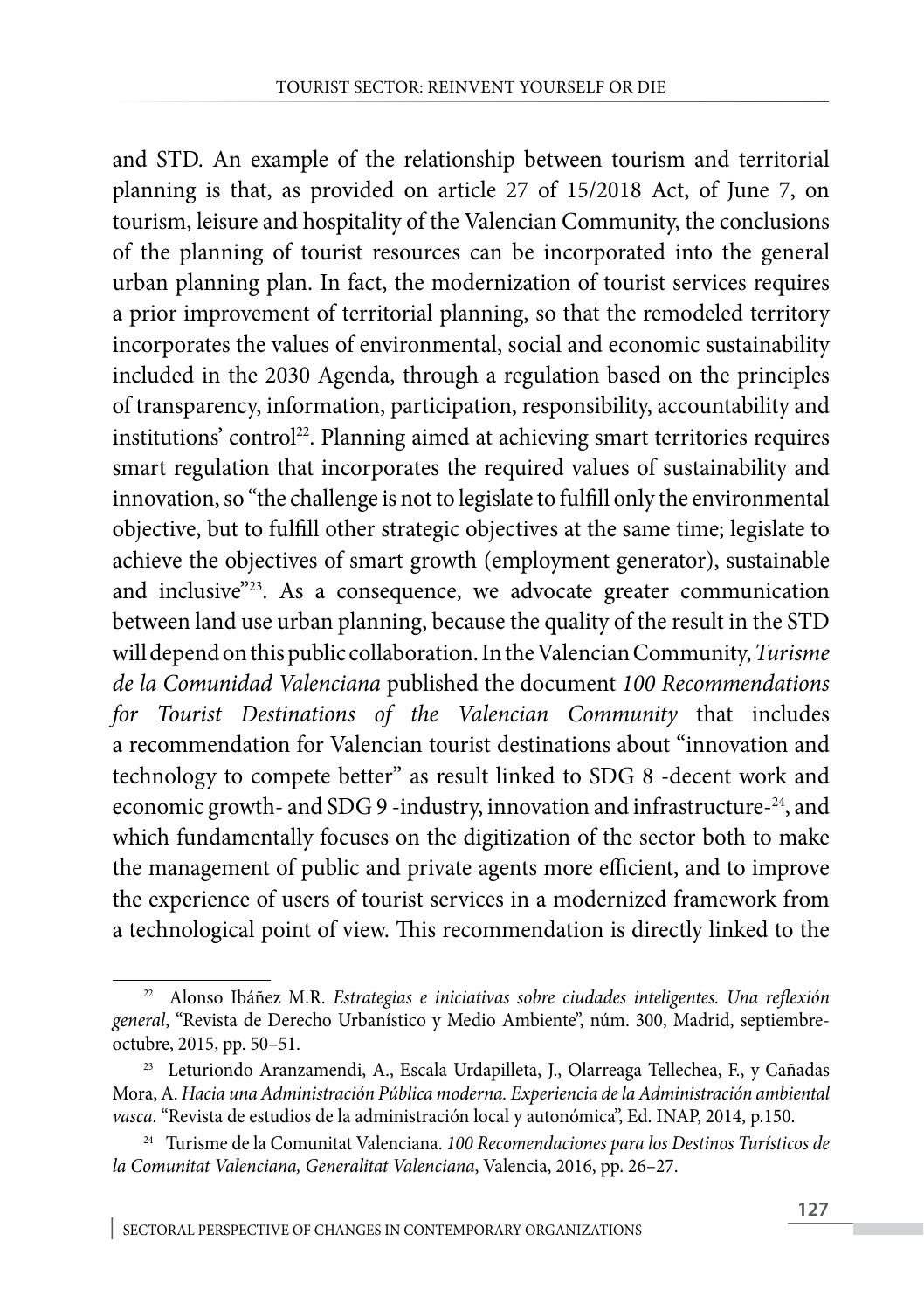Smart Destinations Network of the Valencian Community (RED DTI-CV) promoted by *Turisme Comunitat Valenciana*, through the *Valencian Institute of Tourism Technologies* (Invattur), which promotes the digital transformation of the tourism sector and coordinates the STD Network in the Valencian Community, and has developed its own Smart Tourist Destination model<sup>25</sup>. In this governance model is essential and which lays on four pillars: sustainability, connectivity, information and innovation system. All of them are aligned with e-Administration and sustainability in addition to other values<sup>26</sup>. At the moment, the DTI-CV Network has seventy-six Valencian municipalities adhered to the network<sup>27</sup> and a total of 12 technology companies that offer innovation projects through open innovation formulas, which implies the flow of knowledge between technology companies, institutions, and participating tourist destinations, in order to accelerate their innovations and expand markets for the external use of innovations<sup>28</sup>, what is applicable in the field of STDs, with the invaluable public support to promote the results of the network<sup>29</sup>.

Considering all the former ideas, the public-private collaboration used for the STD project is a new formula, in which there is a lack of the purpose of jointly managing the necessary resources and the distribution of risks of all the members. However, the element of the common purpose of achieving an improvement in the sector and of establishing a modern and innovative

<sup>25</sup> Turisme de la Comunitat Valenciana. Cit. *100 Recomendaciones para los Destinos Turísticos de la Comunitat Valenciana,* p. 27.

<sup>26</sup> INVAT·TUR. *Marco de relaciones*. "Red DTI-CV", Valencia, 2021. Available in: https:// www.invattur.es/red-de-destinos-turisticos-inteligentes-comunitat-valenciana/ [Accessed: 18.03.2021].

<sup>27</sup> INVAT·TUR. *Modelo de referencia de Destinos Turísticos Inteligentes de la Comunitat Valenciana*. "Modelo DTI-CV", Valencia, 2021. Available in: [https://www.invattur.es/destinos](https://www.invattur.es/destinos-turisticos-inteligentes-comunitat-valenciana/)[turisticos-inteligentes-comunitat-valenciana/](https://www.invattur.es/destinos-turisticos-inteligentes-comunitat-valenciana/) [Accessed: 18.03.2021].

<sup>28</sup> Flor M.L., Blasco Díaz J.L., Lara Ortiz M.L. *Innovation policy instruments through the lens of open innovation: An analysis in the Spanish context*. "Journal of evolutionary studies in business", Vol. 5, Nº. 1, Barcelona, 2020, p. 52.

<sup>29</sup> De Jong, Jeroen P.J., Tarmo Kalvet, and Wilm Vanhaverbeke. *Exploring a theoretical framework to structure the public policy implications of open innovation*. "Technology Analysis & Strategic Management" 22 (8), 2010, pp. 877–896.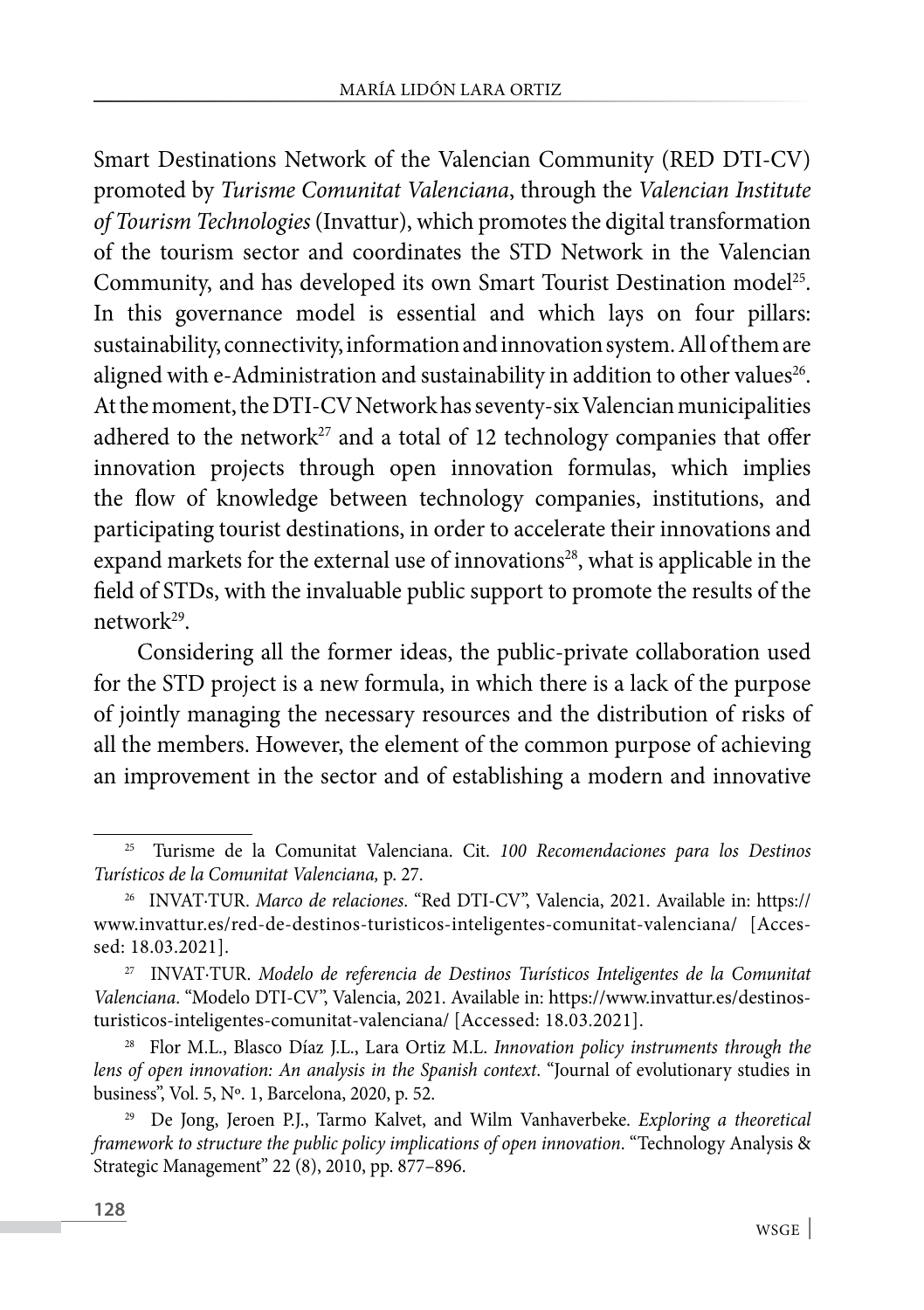project in the tourism sector has implications for public administrations and for the private sector. Therefore, the STD Network allows such collaboration to promote the project, but does not suit in the classic models of public-private collaboration, which are based on concessional formulas or that are supported by intervening entities with private capital participation. Due to the fact that this kind of cooperation is a new formula and a new business method, we only can apply some existing regulation regarding the collaboration between the public and private spheres, in accordance to the Green Paper on publicprivate collaboration and Community law on public procurement and concessions of the European Union. But we need to complete the legal regime to this new formula, at least partially, for legal certainty reasons.

#### **Conclusions**

The Smart Tourist Destination is a new concept and a new method too for enhancing the tourism experiences. It is built from the concept of smart cities and needs their infrastructure. The Smart Tourist Destinations supposes de public and private collaboration in this sector. And it could be a relevant tool to reactivate tourism in the current socioeconomic context. But it is a concept which requires further legal development, despite some European rules that could be applied, and it can be applied some international standards to rate de quality of the tourist service as one included in the Smart Tourist Destinations too. Searching more legal certainty would be desirable to have a complete specific regulation on STD that rules not only the internal relations of the public and private entities that collaborates, but also the legal regime of the customer of that kind of smart tourist services must be developed, mainly with the purpose of protecting the clients and warranting them that the service offered meets the requirements of the standardization rules UNE or ISO in relation with the Smart Tourist products and services.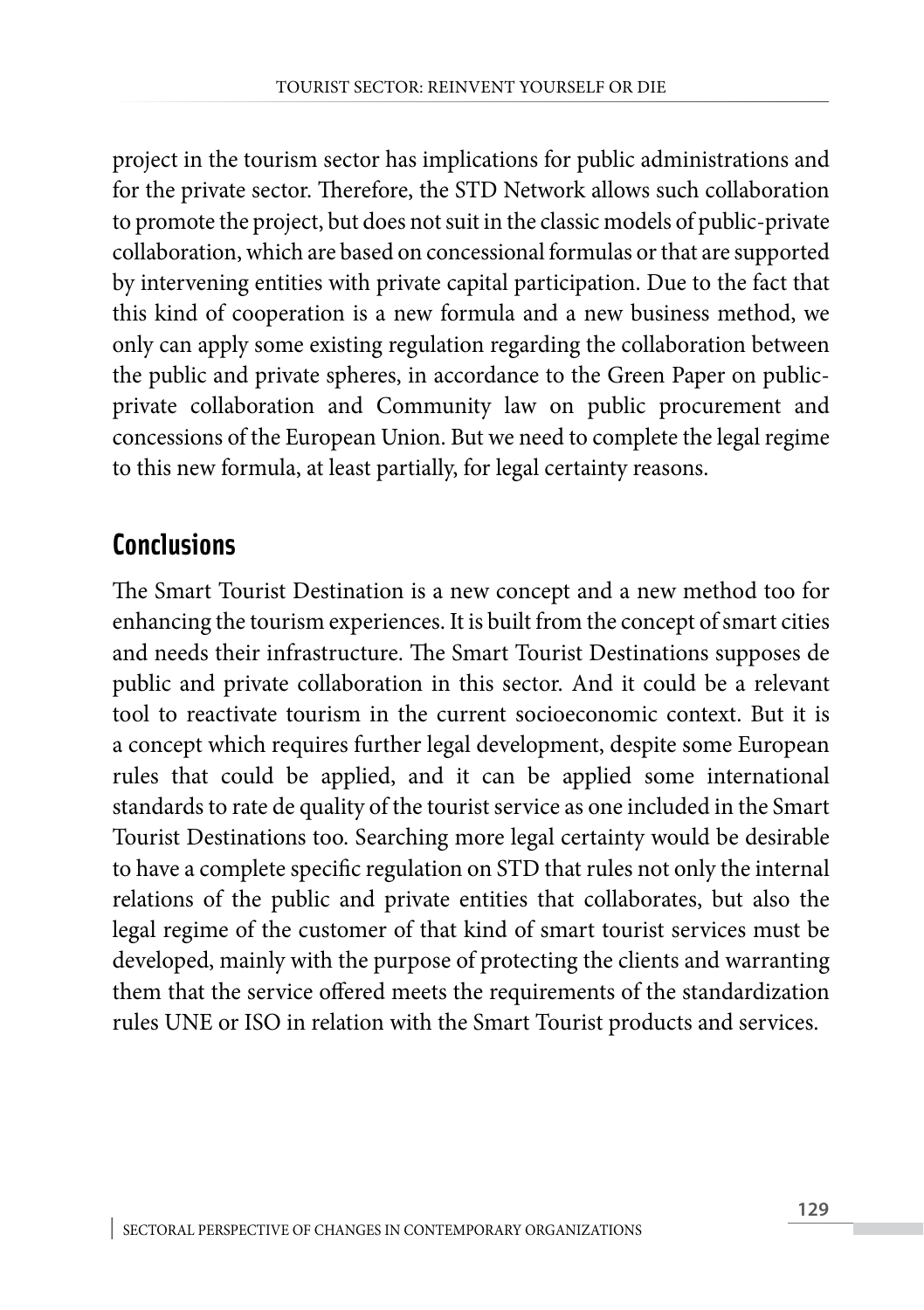#### **References**

- Alonso Ibáñez M.R. (2015). *Estrategias e iniciativas sobre ciudades inteligentes. Una reflexión general*, "Revista de Derecho Urbanístico y Medio Ambiente", núm. 300, Madrid, septiembre–octubre, pp. 50–51
- AUTELSI. Estudio sobre turismo inteligente, Asociación Española de Usuarios de Telecomunicaciones y de la Sociedad de la Información, Madrid, julio 2020, pp. 1–64
- Bratos Martín M. (2011). *La colaboración público-privada para la revitalización socioeconómica de las ciudades: ¿un modelo de futuro?*, "Enfoques: Revista de la Universidad Adventista del Plata", Vol. 23, Nº. 2, pp. 21–39
- Calle Lamelas J.V., García Hernández M., y García Muiña F. (2017). *Las ciudades Patrimonio de la Humanidad ante el paradigma Smart*, "Actas del Seminario Internacional Destinos Turísticos Inteligentes: nuevos horizontes en la investigación y gestión del turismo", pp. 7–37
- CESEDEN. Una ojeada sobre la normalización. "Boletín de Información", Nº. 30, 1968, p. 2
- Copaja Alegre M. y Esponda-Alva C. (2019). Tecnología e innovación hacia la ciudad inteligente. Avances, perspectivas y desafíos. "Bitácora Urbano-Territorial", Vol. 29, Nº. 2, , ejemplar dedicado a: Territorio, sostenibilidad y planeación, pp. 62–63
- De Jong, Jeroen P.J., Tarmo Kalvet, Wilm Vanhaverbeke (2010). *Exploring a theoretical framework to structure the public policy implications of open innovation*, "Technology Analysis & Strategic Management" 22 (8), pp. 877–896
- DIPCAS. La Diputación de Castellón presenta la plataforma rural inteligente Smart Villages a los ayuntamientos, 2020, [https://www.dipcas.es/va/actualidad/la](https://www.dipcas.es/va/actualidad/la-diputaci-de-castell-presenta-la-plataforma-rural-inteligente-smart-villages-a-los-ayuntamientos)[diputaci-de-castell-presenta-la-plataforma-rural-inteligente-smart-villages](https://www.dipcas.es/va/actualidad/la-diputaci-de-castell-presenta-la-plataforma-rural-inteligente-smart-villages-a-los-ayuntamientos)[a-los-ayuntamientos](https://www.dipcas.es/va/actualidad/la-diputaci-de-castell-presenta-la-plataforma-rural-inteligente-smart-villages-a-los-ayuntamientos) [Accessed: 10.05.2021]
- Estévez R. (2016) ¿En qué consiste un destino turístico inteligente?, "Ecointeligencia", <https://www.ecointeligencia.com/2016/10/destino-turistico-inteligente/>, [Accessed: 26.02.2020]
- European Network for Rural Development. Spanish strategies for digitizing rural areas, European Network for Rural Development, 2020, pp. 1–4. https:// enrd.ec.europa.eu/sites/enrd/files/enrd\_publications/digital-strategies\_casestudy\_es.pdf [Accessed: 10.05.2021]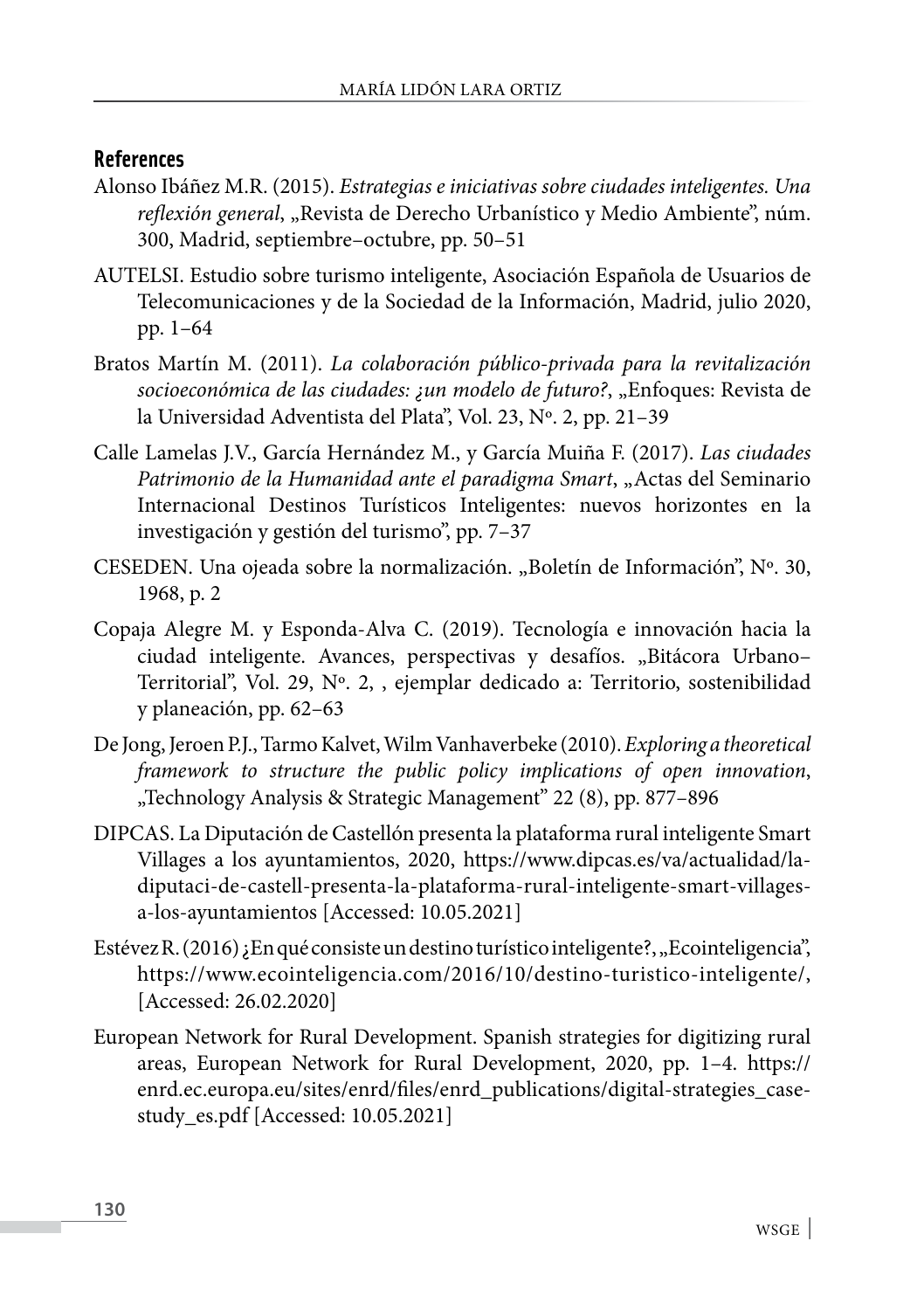- Femenia-Serra F. (2017). *Guía de Implantación de Destinos Turísticos Inteligentes– Comunitat Valenciana*, INVAT–TUR y Universitat d'Alacant, pp. 1–116
- Fernández Alcantud A., López Morales J.M., Moreno Izquierdo L., Perles Ribes J.F., Ramón Rodríguez A., y Such Devesa M.J. (2017). Innovación y destinos inteligentes: oportunidad para el know how turístico español estrategia e internacionalización de la empresa turística. "ICE información comercial española". Secretaría de Estado de Comercio, Ministerio de Economía, Industria y Competitividad, Enero-Febrero, nº 894, Madrid, pp. 137–150
- Flor M.L., Blasco Díaz J.L., Lara Ortiz M.L. (2020). Innovation policy instruments through the lens of open innovation: An analysis in the Spanish context. "Journal of evolutionary studies in business", Vol. 5, Nº. 1, Barcelona, pp. 52–80
- INVAT·TUR. Marco de relaciones. "Red DTI-CV", Valencia, (2021). https://www. invattur.es/red-de-destinos-turisticos-inteligentes-comunitat-valenciana/ [Accessed: 26.02.2020]
- INVAT·TUR. Modelo de referencia de Destinos Turísticos Inteligentes de la Comunitat Valenciana. "Modelo DTI-CV", Valencia, 2021. Available in: <https://www.invattur.es/destinos-turisticos-inteligentes-comunitat-valenciana/> [Accessed: 26.02.2020]
- Lara Ortiz M.L. (2020). *La planificación de los territorios inteligentes: sostenibilidad e innovación*, in Gómez Jiménez M.L. (dir.) *Inteligencia territorial y regulación económica*, Thomson Reuters–Aranzadi. Pamplona, pp. 121–148
- Leal Villalba J.M. (2015). *Colaboración público–privada en innovación tecnológica*, ["Panorama social"](https://dialnet.unirioja.es/servlet/revista?codigo=7368), [Nº. 21,](https://dialnet.unirioja.es/ejemplar/484753) Ejemplar dedicado a: Educación, investigación e innovación, bases de un modelo productivo de futuro), pp. 51–64
- Leturiondo Aranzamendi A., Escala Urdapilleta J., Olarreaga Tellechea F., y Cañadas Mora A. (2014). *Hacia una Administración Pública moderna. Experiencia de la Administración ambiental vasca*, "Revista de estudios de la administración local y autonómica", Ed. INAP, p. 150
- Lomas Hernández V. y Larios Risco D. (2007). Modelos de colaboración públicoprivada para la construcción y gestión de infraestructuras sanitarias. "DS: Derecho y salud", Vol. 15, Nº. 2, pp. 289-346
- Mariño-Romero J.M., Hernández-Mogollón J.M., Campón-Cerro A.M., Folgado-Fernández J.A. (2017). *Aproximación al estudio del comportamiento de la RSC en las empresas hoteleras*, "Revista Turismo & Desenvolvimiento" nº 27/28, pp. 159–170